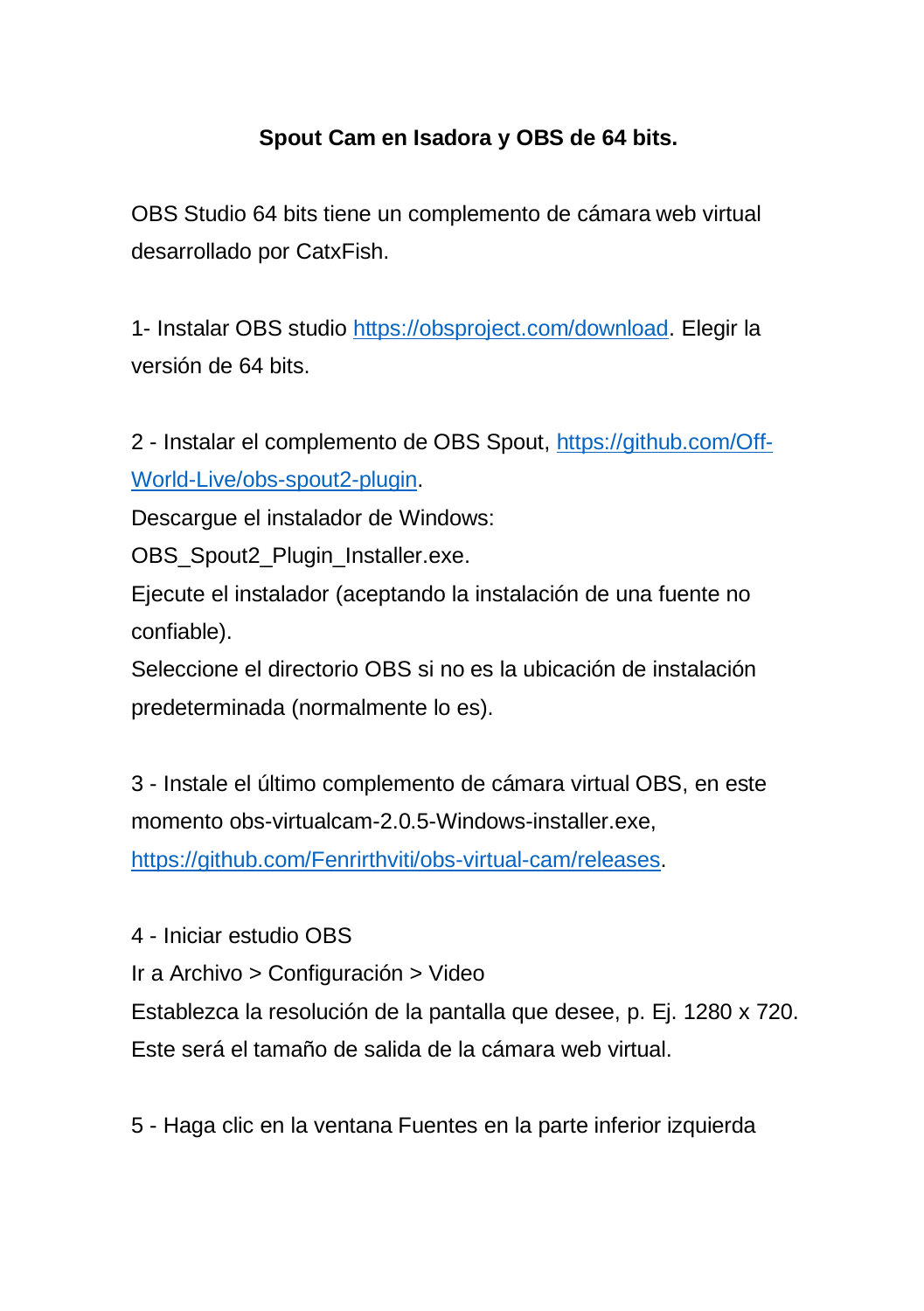Haga clic en + Agregar y seleccione Spout2 Capture y Aceptar. Aparecerá una ventana de propiedades; haga clic en Aceptar.

6 - Iniciar Isadora, ir a Output > Stage Setup. En la ventana Stage Setup clickear sobre el casillero Spout, de manera de que envíe la salida de video a través de la cámara Spout.

La salida aparecerá en OBS Studio como el tamaño del emisor, 1920 x 1080 por ejemplo, escalada a 1280 x 720 configurado anteriormente.

## **Spout Cam in Isadora and 64-bit Obs.**

OBS Studio has a virtual webcam plugin developed by CatxFish.

1 - Install OBS Studio [https://obsproject.com/download.](https://obsproject.com/download) Choose the 64-bit version.

2 - Install the OBS Spout complement, [https://github.com/off-world](https://github.com/off-world-live/obs-spout2-plugin)[live/obs-spout2-plugin.](https://github.com/off-world-live/obs-spout2-plugin)

Download the Windows installer:

OBS\_SPOUT2\_PLUGIN\_Installer.exe.

Run the installer (accepting the installation of a non-reliable source). Select the OBD directory if it is not the default installation location (normally it is).